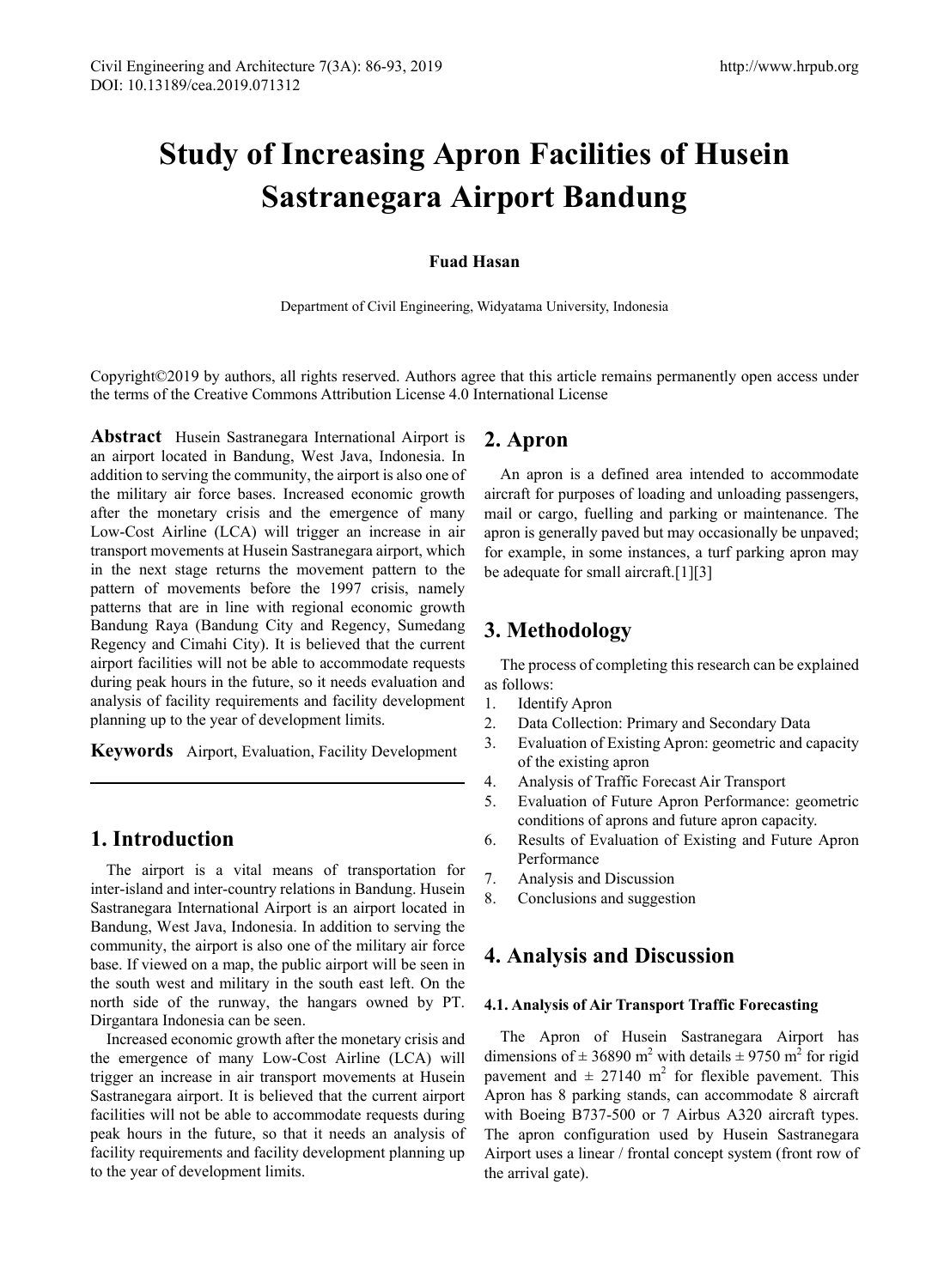

**Figure 1.** Apron configuration and parking type

The primary and secondary data that have been obtained are added with parameters that have been determined and analyzed, to be evaluated and analyzed to obtain the upcoming apron performance according to the planned year.

Forecasting is intended to calculate the possibility of increasing the number of passengers and the number of aircraft in the future with various parameters used to support forecasting as accurately as possible.

The model used in forecasting is the Trend Analysis model in the form of a Linear Regression method (straight line curve). This model is examined based on data on the movement of passengers, baggage and cargo against the Constant GRDP in year of 2000 and population growth. The results of linear regression analysis between GRDP and population with passengers, baggage and cargo are shown in table 1 and table 2 below.

|           | <b>Equation</b>            | $\mathbf{R}^2$ | R     |
|-----------|----------------------------|----------------|-------|
| Passenger | $y = 29.47x - 29492$       | 0.695          | 0.834 |
| Baggage   | $y = 320.75x - 4347229.99$ | 0.900          | 0.951 |
| Cargo     | $y = 44.36x - 57124$       | 0.850          | 0.922 |

**Table 1.** Results of Regression Analysis (GRDP)

**Table 2.** Results of Regression Analysis (Population)

|           | <b>Equation</b>                | $\mathbf{R}^2$ | r     |
|-----------|--------------------------------|----------------|-------|
| Passenger | $y = 1.54x - 3.150, 125.07$    | 0.470          | 0.686 |
| Baggage   | $y = 18.42x - 39.200511.37$    | 0.740          | 0.860 |
| Cargo     | $y = 2.68x - 5{,}709{,}390.38$ | 0.770          | 0.877 |

The results of the analysis using the Trend Analysis Model in the form of a linear regression method show that the correlation value of the regression of passengers, baggage and cargo against GRDP has the strongest correlation value compared to population growth, because the correlation values obtained are greater. Since the results of the regression analysis between GRDP and passengers, baggage and cargo are better than population, the regression equation used for forecasting uses a regression equation between GRDP with passengers, baggage and cargo. The regression equation that obtained will be used as a multiplier for the forecast of passengers, baggage and cargo. This forecasting is done with the following assumptions:

- Normal Conditions: Growth in GRDP of Bandung City uses the average growth value of the period 2003 - 2010, which is 8.00%.
- Optimistic Conditions: Growth in GRDP of Bandung City uses the maximum growth value for the period 2003 - 2010, which is 8.45%.

| Year | <b>PDRB</b> |            | Passenger |            |  |
|------|-------------|------------|-----------|------------|--|
|      | Normal      | Optimistic | Normal    | Optimistic |  |
| 2012 | 36,974.60   | 37,278.61  | 1,060,150 | 1,069,109  |  |
| 2013 | 39,934.13   | 40,427.66  | 1,147,367 | 1,161,911  |  |
| 2014 | 43,130.55   | 43,842.72  | 1,241,565 | 1,262,553  |  |
| 2015 | 46,582.82   | 47,546.27  | 1,343,304 | 1,371,696  |  |
| 2016 | 50,311.41   | 51,562.66  | 1,453,185 | 1,490,060  |  |
| 2017 | 54,338.46   | 55,918.33  | 1,571,862 | 1,618,421  |  |
| 2018 | 58,687.83   | 60,641.94  | 1,700,038 | 1,757,626  |  |
| 2019 | 63,385.34   | 65,764.57  | 1,838,474 | 1,908,590  |  |
| 2020 | 68,458.84   | 71,319.92  | 1,987,990 | 2,072,306  |  |
| 2021 | 73,938.44   | 77,344.55  | 2,149,474 | 2,249,852  |  |
| 2022 | 79,856.65   | 83,878.11  | 2,323,883 | 2,442,396  |  |
| 2023 | 86,248.55   | 90,963.57  | 2,512,253 | 2,651,204  |  |
| 2024 | 93,152.08   | 98,647.57  | 2,715,700 | 2,877,652  |  |
| 2025 | 100,608.19  | 106,980.66 | 2,935,431 | 3,123,228  |  |
| 2026 | 108,661.10  | 116,017.68 | 3,172,751 | 3,389,549  |  |
| 2027 | 117,358.58  | 125,818.08 | 3,429,065 | 3,678,367  |  |

**Table 3.** Forecasting Passengers in Normal and Optimistic Conditions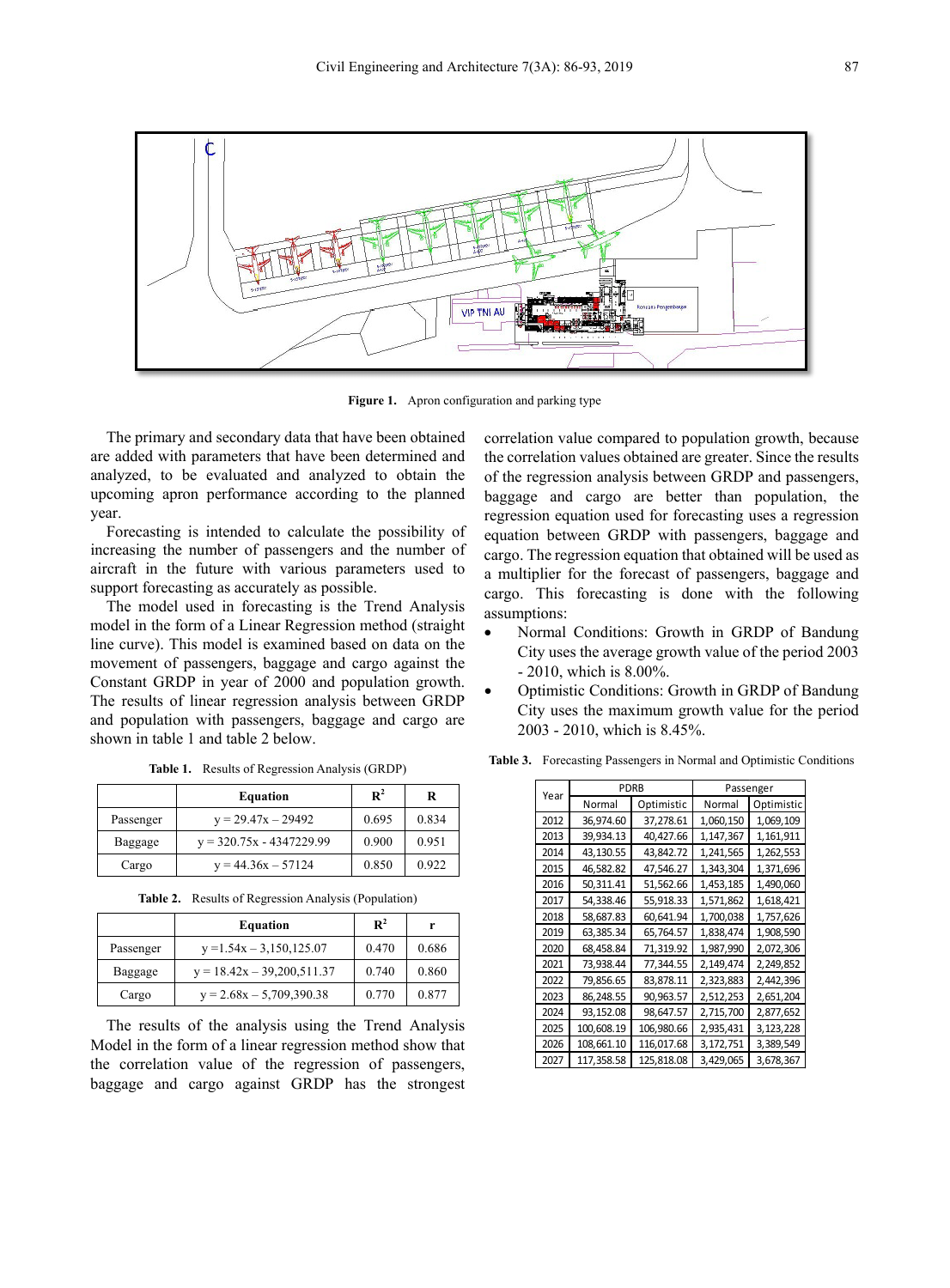|      | <b>PDRB</b> |            | Baggage    |            |           | Cargo      |
|------|-------------|------------|------------|------------|-----------|------------|
| Year | Normal      | Optimistic | Normal     | Optimistic | Normal    | Optimistic |
| 2012 | 36,974.60   | 37,278.61  | 7,510,525  | 7,608,022  | 1,583,069 | 1,596,555  |
| 2013 | 39,934.13   | 40,427.66  | 8,459,647  | 8,617,922  | 1,714,354 | 1,736,247  |
| 2014 | 43,130.55   | 43,842.72  | 9,484,738  | 9,713,132  | 1,856,147 | 1,887,739  |
| 2015 | 46,582.82   | 47,546.27  | 10,591,880 | 10,900,858 | 2,009,290 | 2,052,028  |
| 2016 | 50,311.41   | 51,562.66  | 11,787,641 | 12,188,915 | 2,174,690 | 2,230,196  |
| 2017 | 54,338.46   | 55,918.33  | 13,079,113 | 13,585,779 | 2,353,330 | 2,423,413  |
| 2018 | 58,687.83   | 60,641.94  | 14,473,957 | 15,100,640 | 2,546,268 | 2,632,952  |
| 2019 | 63,385.34   | 65,764.57  | 15,980,447 | 16,743,467 | 2,754,650 | 2,860,192  |
| 2020 | 68,458.84   | 71,319.92  | 17,607,521 | 18,525,069 | 2,979,710 | 3,106,628  |
| 2021 | 73,938.44   | 77,344.55  | 19,364,829 | 20,457,168 | 3,222,785 | 3,373,880  |
| 2022 | 79,856.65   | 83,878.11  | 21,262,796 | 22,552,479 | 3,485,317 | 3,663,709  |
| 2023 | 86,248.55   | 90,963.57  | 23,312,681 | 24,824,788 | 3,768,862 | 3,978,020  |
| 2024 | 93,152.08   | 98,647.57  | 25,526,644 | 27,289,046 | 4,075,102 | 4,318,882  |
| 2025 | 100,608.19  | 106,980.66 | 27,917,816 | 29,961,468 | 4,405,855 | 4,688,538  |
| 2026 | 108,661.10  | 116,017.68 | 30,500,384 | 32,859,639 | 4,763,082 | 5,089,420  |
| 2027 | 117,358.58  | 125,818.08 | 33,289,667 | 36,002,628 | 5,148,903 | 5,524,166  |

**Table 4.** Forecasting Baggage and Cargo in Normal and Optimistic **Conditions** 

Potential flight routes are analyzed from the consideration of the existing routes at Husein Sastranegara Airport, that is the flight schedule for January 2012.

| Routes                              | Aircraft<br>movements in a<br>week | $\frac{0}{0}$<br>Route |
|-------------------------------------|------------------------------------|------------------------|
| Bandung-Medan                       | 10                                 | 11.91%                 |
| Bandung-Surabaya-Denpasar           | 7                                  | 6.12%                  |
| Bandung-Bandar<br>Lampung-Palembang | 6                                  | 2.60%                  |
| Bandung-Semarang                    | $\overline{7}$                     | 3.03%                  |
| Bandung-Jogja (MA-60)               | 5                                  | 2.17%                  |
| Bandung-Jogja (ATR-72)              | $\overline{7}$                     | 3.59%                  |
| Bandung-Halim Perdana<br>Kusuma     | $\overline{7}$                     | 3.03%                  |
| Bandung-Denpasar                    | 11                                 | 13.11%                 |
| Bandung-Surabaya (B-735)            | 3                                  | 2.62%                  |
| Bandung-Surabaya (B-732)            | $\overline{7}$                     | 5.36%                  |
| Bandung-Singapura                   | 18                                 | 21.45%                 |
| Bandung-Kuala Lumpur                | 21                                 | 25.02%                 |

**Table 5.** Flight route

With the consideration of the above and the development of travel by air transportation, it is planned that service routes in optimistic conditions are as follows. The estimated distribution of passengers and flight routes is shown in Table 6.

**Table 6.** Passenger Distribution and Flight Routes (Optimistic)

| Route                            |         | Number of Passenger (1 way) |         |         |  |  |
|----------------------------------|---------|-----------------------------|---------|---------|--|--|
|                                  | 2012    | 2017                        | 2022    | 2027    |  |  |
| Bandung-Medan                    | 63,666  | 96,378                      | 146,307 | 220,880 |  |  |
| Bandung-Surabaya- Denpasar       | 32,682  | 49,474                      | 75,104  | 113,385 |  |  |
| Bandung-Bandar Lampung-Palembang | 13,891  | 21,028                      | 31,922  | 48,192  |  |  |
| Bandung-Semarang                 | 16,206  | 24,533                      | 37,242  | 56,224  |  |  |
| Bandung-Jogja (MA-60)            | 11,576  | 17,523                      | 26,601  | 40,160  |  |  |
| Bandung-Jogja (ATR-72)           | 19,177  | 29,030                      | 44,070  | 66,532  |  |  |
| Bandung-Halim Perdana Kusuma     | 16,206  | 24,533                      | 37,242  | 56,224  |  |  |
| Bandung-Denpasar                 | 70,033  | 106,016                     | 160,937 | 242,968 |  |  |
| Bandung-Surabaya (B-735)         | 14,007  | 21,203                      | 32,188  | 48,594  |  |  |
| Bandung-Surabaya (B-732)         | 28,631  | 43,341                      | 65,794  | 99,329  |  |  |
| Bandung-Singapura                | 114,599 | 173,480                     | 263,352 | 397,583 |  |  |
| Bandung-Kuala Lumpur             | 133,698 | 202,394                     | 307,244 | 463,847 |  |  |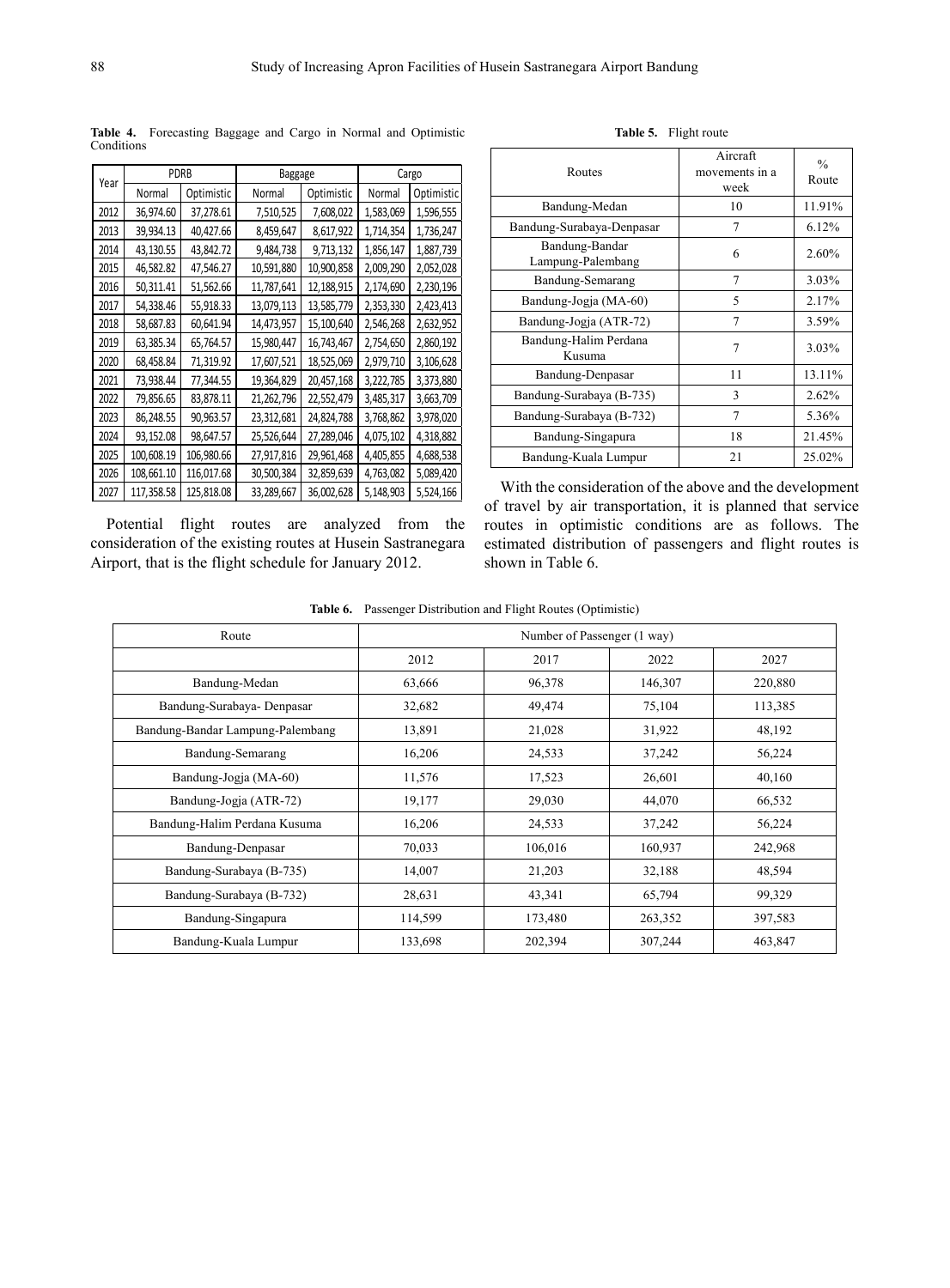|                       | Number of aircraft (year) |       |        |        |  |  |
|-----------------------|---------------------------|-------|--------|--------|--|--|
| <b>Aircraft types</b> | 2012                      | 2017  | 2022   | 2027   |  |  |
| $A - 320$             | 4,992                     | 7,956 | 11,648 | 16,640 |  |  |
| $ATR-72$              | 364                       | 364   | 728    | 728    |  |  |
| <b>B-732</b>          | 364                       | 364   | 364    | 364    |  |  |
| <b>B-735</b>          | 520                       | 520   | 884    | 1,404  |  |  |
| $MA-60$               | 1,300                     | 1,300 | 2,340  | 3,328  |  |  |

**Table 7.** Annual Aircraft Forecasting

The conditions used in annual aircraft forecasting are optimistic conditions. The type of aircraft used is an aircraft that operates at the airport (January 2012) and is assumed to have no additional or reduced routes. The assumption of the proportion of aircraft use is based on the analysis of the flight routes that have been calculated previously.

The analysis shows that the annual aircraft that will be dominant in the future are Airbus A320 aircraft.

The forecast of the number of goods and post served by the airport is carried out at the generate level analysis method. The calculation of the need for freight transport aircraft is analyzed based on excess goods that can be transported by commercial passenger aircraft. The assumption used is the carrying capacity of commercial aircraft cargo is 10% of the maximum pay load.

**Table 8.** Commercial Aircraft Freight Capacity

| <b>Aircraft types</b> | Capacity (Kg) |
|-----------------------|---------------|
| $A-320$               | 7250          |
| <b>B-735</b>          | 5960          |
| <b>B-732</b>          | 5720          |
| MA-60                 | 2180          |
| $ATR-72$              | 2110          |

**Table 9.** Sharing of Passenger Aircraft

| Year | Baggage and<br>Cargo<br>Projection<br>(kg) | Sharing of<br>Passenger<br>Aircraft (kg) | Overload       | Cargo<br>aircraft |
|------|--------------------------------------------|------------------------------------------|----------------|-------------------|
| 2012 | 4,602,289                                  | 31,403,320                               | (26, 801, 031) |                   |
| 2017 | 8,004,596                                  | 31,403,320                               | (23,398,724)   |                   |
| 2022 | 13,108,094                                 | 31,403,320                               | (18, 295, 226) |                   |
| 2027 | 20,763,397                                 | 31,403,320                               | (10.639.923)   |                   |

From table 9, it can be concluded that the need for cargo aircraft in the forecast year is not yet needed, because the sharing of commercial aircraft used is still able to carry goods and posts. This means that goods can still be served by passenger aircraft.

Calculation of peak hour passengers carried by Theoretical Methods. This forecasting aims to determine the distribution of passengers especially during peak hour in the future. Besides, this forecasting is used as data to determine the number of aircraft during peak hour. The

summary of passenger peak hour forecast results can be seen in Table 10.

**Table 10.** Passenger Peak Hour (1 way)

| Optimistic Conditions - Domestic    |     |                                       |      |      |      |  |
|-------------------------------------|-----|---------------------------------------|------|------|------|--|
| <b>Routes</b>                       |     | 2012                                  | 2017 | 2022 | 2027 |  |
| Bandung-Medan                       | 121 | 183                                   | 278  | 419  |      |  |
| Bandung-Surabaya-Denpasar           |     | 124                                   | 188  | 285  | 430  |  |
| Bandung-Bandar<br>Lampung-Palembang |     | 53                                    | 80   | 121  | 183  |  |
| Bandung-Semarang                    |     | 133                                   | 141  | 141  | 213  |  |
| Bandung-Jogja                       |     | 58                                    | 88   | 134  | 203  |  |
| Bandung-Halim Perdana<br>Kusuma     |     | 62                                    | 93   | 141  | 213  |  |
| Bandung-Denpasar                    |     | 133                                   | 201  | 305  | 461  |  |
| Bandung-Surabaya                    |     | 81                                    | 123  | 186  | 281  |  |
|                                     |     | Optimistic Conditions - International |      |      |      |  |
| 2012<br>Route                       |     | 2017                                  | 2022 | 2027 |      |  |
| 145<br>Bandung-Singapura            |     | 220                                   | 333  | 503  |      |  |
| Bandung-Kuala<br>Lumpur             | 169 | 256                                   | 389  | 587  |      |  |

Analysis of aircraft peak hour is carried out, that is the number of passengers during peak hour on aircraft operating at Husein Sastranegara Airport using theoretical methods. The limitation of analysis is the plan load factor of 70% -90%. The results of calculations using theoretical methods can be seen in Table 11.

**Tabel 11.** Aircraft Peak Hour (1 way)

| Optimistic Conditions - Domestic |                                       |      |      |                |                |  |
|----------------------------------|---------------------------------------|------|------|----------------|----------------|--|
| <b>Routes</b>                    | Aircraft<br><b>Types</b>              | 2012 | 2017 | 2022           | 2027           |  |
| Bandung-<br>Medan                | A 320                                 | 1    | 1    | 1              | $\overline{2}$ |  |
| Bandung -                        |                                       |      |      |                |                |  |
| Surabaya -                       | <b>B</b> 735                          | 1    | 1    | 2              | 3              |  |
| Denpasar                         |                                       |      |      |                |                |  |
| Bandung -                        |                                       |      |      |                |                |  |
| Medan -                          | MA 60                                 | 1    | 1    | $\overline{2}$ | $\overline{2}$ |  |
| Palembang                        |                                       |      |      |                |                |  |
| Bandung -                        |                                       |      |      |                |                |  |
| Denpasar                         | A 320                                 | 1    | 1    | $\overline{c}$ | $\overline{c}$ |  |
| Bandung -                        |                                       |      |      |                |                |  |
| Semarang                         | <b>MA 60</b>                          | 1    | 1    | $\overline{c}$ | 3              |  |
| Bandung-                         |                                       |      |      |                |                |  |
| Surabaya                         | <b>B</b> 735                          | 1    | 1    | 1              | 1              |  |
| Bandung-                         |                                       |      |      |                |                |  |
| Surabaya                         | <b>B</b> 732                          | 1    | 1    | 1              | 1              |  |
| Bandung-                         | $MA-60$                               | 1    | 1    | 1              | 1              |  |
| Jogja                            |                                       |      |      |                |                |  |
| Bandung-                         | $ATR-72$                              | 1    | 1    | 1              | 1              |  |
| Jogja                            |                                       |      |      |                |                |  |
| Bandung -                        |                                       |      |      |                |                |  |
| Halim Perdana                    | $MA-60$                               | 1    | 1    | $\overline{2}$ | 3              |  |
| Kusuma                           |                                       |      |      |                |                |  |
|                                  | Optimistic Conditions - International |      |      |                |                |  |
| <b>Routes</b>                    | Aircraft<br><b>Types</b>              | 2012 | 2017 | 2022           | 2027           |  |
| Bandung -                        | $A - 320$                             |      | 1    | 2              | $\overline{c}$ |  |
| Singapura                        |                                       | 1    |      |                |                |  |
| Bandung -                        | $A - 320$                             | 1    | 1    | $\overline{2}$ | 3              |  |
| Kuala Lumpur                     |                                       |      |      |                |                |  |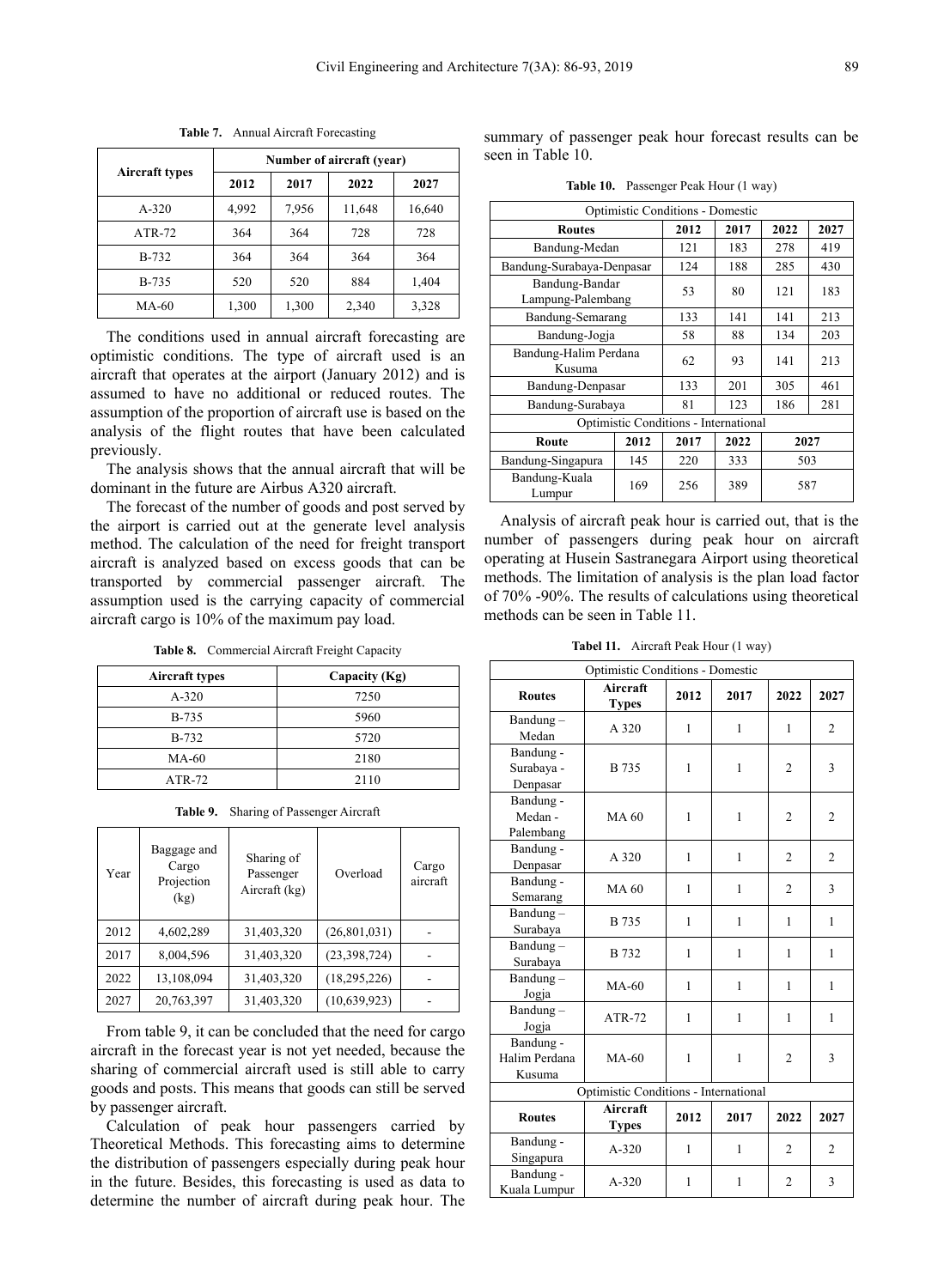The results of the passenger peak hour analysis show that in 2012 until 2017, there was no increase in the number of aircraft during peak hour. While for the years 2022 and 2027, there has been an increase in the number of aircraft.[4]

#### **4.2. Apron Analysis**

From the results of forecasting analysis at peak hour, it was obtained recapitulation of the number of aircraft that existed at certain hours. Then the results of the recapitulation are entered into the assumed flight schedule and route. The results of the analysis will show the number of aircraft parked at certain hours. Analysis carried out for 2012, 2017, 2022 and 2027. So that we can know the needs of the apron area needed for each forecasting year.

From the results of the analysis of Husein Sastranegara airport traffic based on the assumption that the flight schedule is effective in January 2012 with an interval of every 30 minutes, it shows that during the operation of the airport in one day there is no maximum density at the apron. This is indicated by the accumulation of aircraft that do not exceed 4 aircraft in 1 hour. Even the highest aircraft accumulation occurred after the completion of airport operations. Staying aircraft/ RON (remain over night) at the airport for tomorrow's flight as much as 5 aircraft. This condition will be used as the basis for forecasting the capacity of the apron in terms of the number of parking stands needed, that is when the parking stand is used most.

The following is an analysis table of apron capacity based on flight schedules in terms of the number of stand parking per day in 1 week for 2012, 2017, 2022 and 2027.

| <b>Time</b> |       | In           | Out          | Accumulate              | Volume           |
|-------------|-------|--------------|--------------|-------------------------|------------------|
| 5:00        | 5:30  |              |              |                         |                  |
| 5:30        | 6:00  | $\sqrt{5}$   | $\mathbf{1}$ | $\overline{4}$          | 5                |
| 6:00        | 6:30  |              | $\,1$        | $\mathfrak{Z}$          | 5                |
| 6:30        | 7:00  |              |              | $\overline{3}$          | 5                |
| 7:00        | 7:30  |              |              | $\overline{\mathbf{3}}$ | 5                |
| 7:30        | 8:00  |              | $\sqrt{2}$   | $\,1\,$                 | $\sqrt{5}$       |
| 8:00        | 8:30  | $\mathbf{1}$ | $\mathbf{1}$ | $\mathbf{1}$            | $\boldsymbol{6}$ |
| 8:30        | 9:00  | $\,1$        |              | $\sqrt{2}$              | $\overline{7}$   |
| 9:00        | 9:30  | $\mathbf{1}$ | $\mathbf{1}$ | $\sqrt{2}$              | $\,8\,$          |
| 9:30        | 10:00 |              | $\mathbf{1}$ | $\mathbf{1}$            | $\,8\,$          |
| 10:00       | 10:30 |              |              | $\mathbf{1}$            | $\,8\,$          |
| 10:30       | 11:00 | $\mathbf{1}$ |              | $\sqrt{2}$              | 9                |
| 11:00       | 11:30 | $\,1\,$      | $\mathbf{1}$ | $\sqrt{2}$              | $10\,$           |
| 11:30       | 12:00 |              | $\mathbf{1}$ | $\mathbf{1}$            | 10               |
| 12:00       | 12:30 | $\mathbf{1}$ |              | $\sqrt{2}$              | 11               |
| 12:30       | 13:00 |              | $\mathbf{1}$ | $\mathbf{1}$            | $11\,$           |
| 13:00       | 13:30 |              |              | $\mathbf{1}$            | 11               |
| 13:30       | 14:00 | $\sqrt{2}$   |              | 3                       | 13               |
| 14:00       | 14:30 |              | $\mathbf{1}$ | $\sqrt{2}$              | 13               |
| 14:30       | 15:00 |              |              | $\overline{c}$          | 13               |
| 15:00       | 15:30 | $\sqrt{2}$   |              | $\overline{4}$          | 15               |
| 15:30       | 16:00 |              | $\mathbf{1}$ | $\mathfrak{Z}$          | 15               |
| 16:00       | 16:30 |              | $\,1$        | $\overline{c}$          | 15               |
| 16:30       | 17:00 | $\sqrt{2}$   | $\,1$        | $\overline{\mathbf{3}}$ | 17               |
| 17:00       | 17:30 |              |              | $\overline{\mathbf{3}}$ | 17               |
| 17:30       | 18:00 | $\mathbf{1}$ | $\mathbf{1}$ | $\overline{\mathbf{3}}$ | 18               |
| 18:00       | 18:30 |              | $\mathbf{1}$ | $\overline{2}$          | $18\,$           |
| 18:30       | 19:00 |              |              | $\overline{c}$          | 18               |
| 19:00       | 19:30 |              |              | $\overline{2}$          | $18\,$           |
| 19:30       | 20:00 | $\mathbf{1}$ | $\mathbf{1}$ | $\overline{c}$          | 19               |
| 20:00       | 20:30 | $\,1\,$      |              | $\overline{3}$          | 20               |
| 20:30       | 21:00 | $\mathbf{1}$ |              | $\overline{4}$          | 21               |
| 21:00       | 21:30 |              |              | $\overline{4}$          | 21               |
| 21:30       | 22:00 | $\mathbf{1}$ |              | 5                       | 22               |
| 22:00       | 22:30 |              |              | $\sqrt{5}$              | $22\,$           |
|             | Total | $22\,$       | $17\,$       |                         |                  |

**Table 12.** Analysis of Husein Sastranegara Airport Traffic in 1 Day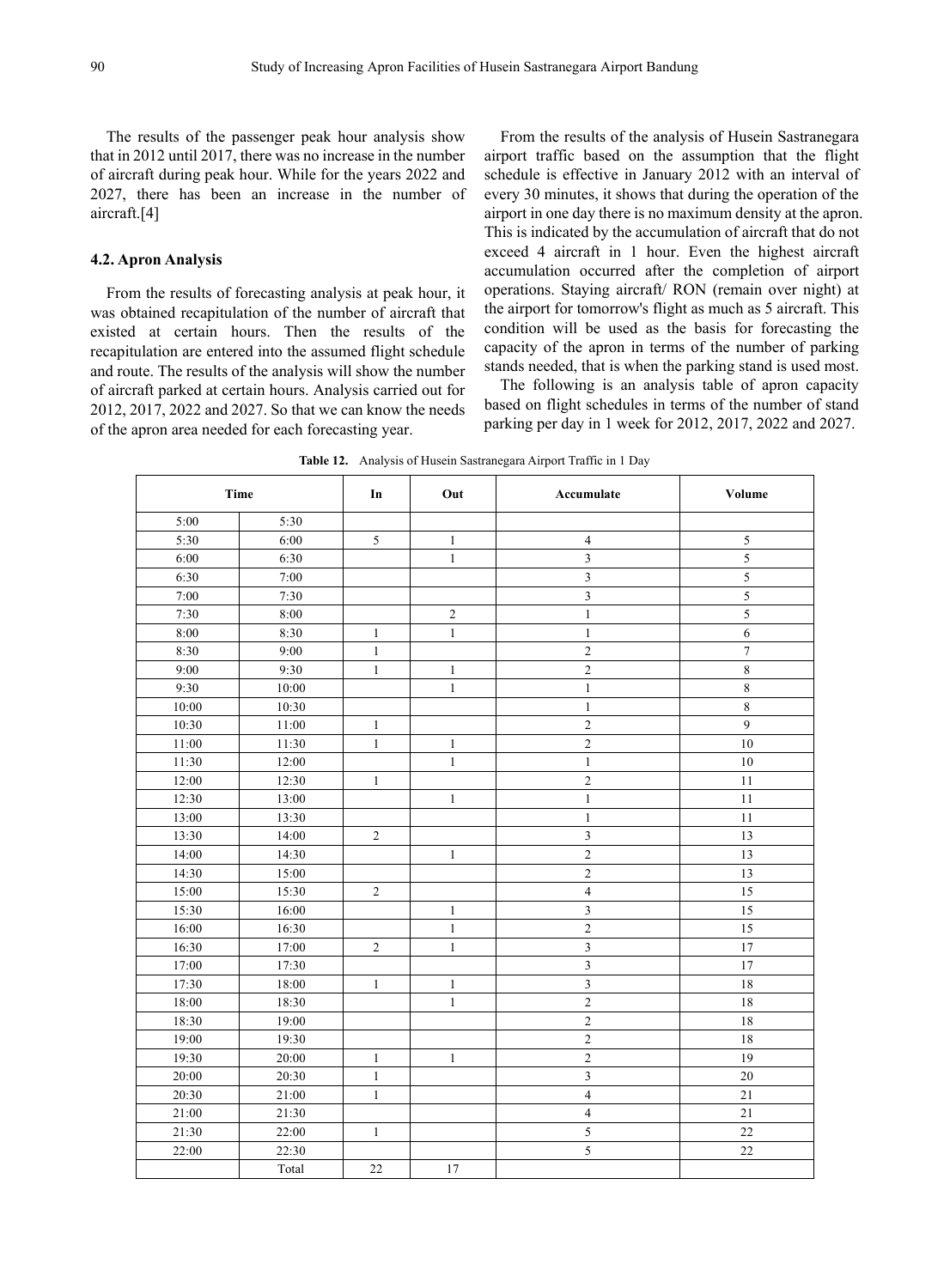| No.                           |                          |                |       |              |    | Operation |               | Type A/C Destination | <b>ETA</b>   |                |               |                |       |
|-------------------------------|--------------------------|----------------|-------|--------------|----|-----------|---------------|----------------------|--------------|----------------|---------------|----------------|-------|
|                               | Type A/C Destination ETA |                |       |              | 2  | 3         |               | 5                    | 6            |                |               |                |       |
| <b>DOMESTIC</b>               |                          |                |       |              |    |           |               |                      |              |                |               |                |       |
| $\mathbf{1}$                  | <b>MA 60</b>             | <b>HLP</b>     | 8:35  | 1            | 1  | 1         | 1             | 1                    | 1            | 1              | A 320         | <b>MES</b>     | 5:45  |
| 2                             | <b>B</b> 732             | <b>SUB</b>     | 9:15  | 1            | ï  | 1         | 1             | 1                    | 1            |                | <b>B</b> 735  | <b>SUB-DPS</b> | 6:05  |
| 3                             | A 320                    | <b>MES</b>     | 10:45 | 1            | Ŧ  | 1         | r             | 1                    | 1            |                | A 320         | <b>DPS</b>     | 7:30  |
| 4                             | A 320                    | <b>DPS</b>     | 11:25 | ħ            | ä, | 1         | ∍             | 1                    |              |                | $MAA$ 60      | <b>TKG-PLM</b> | 8:00  |
| 5                             | <b>MA 60</b>             | <b>SRG</b>     | 12:10 | <b>Allen</b> |    | 1         | ÷             | 1                    |              | г              | <b>MA 60</b>  | <b>SRG</b>     | 9:20  |
| 6                             | <b>MA 60</b>             | <b>TKG</b>     | 13:50 | 1            |    |           | ı.            |                      | 1            | $\overline{1}$ | <b>B</b> 732  | <b>SUB</b>     | 9:35  |
| 7                             | <b>ATR 72</b>            | <b>JOG</b>     | 14:00 | ÷            |    |           | 1             | 1                    | 1            | $\mathbf{I}$   | MA 60         | <b>JOG</b>     | 12:40 |
| 8                             | <b>MA 60</b>             | <b>JOG</b>     | 15:30 | 1            |    |           |               |                      |              | $\mathbf{I}$   | <b>ATR 72</b> | <b>JOG</b>     | 14:25 |
| 9                             | <b>MA 60</b>             | <b>SRG</b>     | 16:30 |              |    |           | 1             |                      | ä,           | ٠              | <b>MA 60</b>  | <b>HLP</b>     | 16:10 |
| 10                            | <b>B</b> 735             | <b>DPS-SUB</b> | 17:55 |              |    | 1         |               | т                    | 1            |                | A 320         | <b>DPS</b>     | 17:00 |
| 11                            | A 320                    | <b>MES</b>     | 19:30 |              |    |           |               | 1                    |              | ٠              | <b>MA 60</b>  | <b>HLP</b>     | 17:00 |
| 12                            | A 320                    | <b>DPS</b>     | 20:55 |              | 1  | ī         | q             |                      | 1            | т              | <b>B</b> 735  | <b>SUB</b>     | 18:30 |
| 13                            | <b>B</b> 735             | <b>SUB</b>     | 21:40 |              |    | 1         |               | 1                    |              | ī.             | A 320         | <b>MES</b>     | 19:55 |
|                               |                          |                |       |              |    |           | INTERNATIONAL |                      |              |                |               |                |       |
| 1                             | A 320                    | <b>KUL</b>     | 8:00  | 1            |    |           | 1             | 1                    | 1            | $\mathbf{L}$   | A 320         | <b>SIN</b>     | 7:30  |
| $\overline{2}$                | A 320                    | SIN            | 11:05 |              |    |           |               |                      |              |                | A 320         | <b>KUL</b>     | 8:30  |
| 3                             | A 320                    | SIN            | 11:30 |              |    | ٠         | Г             |                      | 1            |                | A 320         | SIN            | 11:15 |
| 4                             | A 320                    | SIN            | 15:15 | 1            |    |           |               | 1                    | 1            | ь              | A 320         | KUL            | 12:00 |
| 5                             | A 320                    | <b>KUL</b>     | 16:35 | t.           | 4  | 1         | 1             | Ť                    | 1            | 1              | A 320         | SIN            | 12:25 |
| 6                             | A 320                    | SIN            | 16:50 |              | 1  | ī         | ï             | 1                    | ۰            | r              | A 320         | KUL            | 15:45 |
| 7                             | A320                     | <b>KUL</b>     | 20:20 | 1            | 1  | 1         | 1             | 1                    | $\mathbf{1}$ | Ē              | A 320         | SIN            | 17:35 |
|                               | jumlah kedatangan/hari   |                |       |              | 14 | 17        | 15            | 17                   | 14           | 17             |               |                |       |
| jumlah pesawat grounding/hari |                          |                |       | 2            | 4  | 4         | 4             | 4                    | 2            | 4              |               |                |       |
| Keterangan:                   |                          |                |       |              |    |           |               |                      |              |                |               |                |       |

**Table 13.** Apron Capacity Analysis in 2012 and 2017

÷ ÷

= landing and take off<br>= landing and RON<br>(remaining over night)

| Table 14. |  | Apron Capacity Analysis in 2022 |  |  |  |  |
|-----------|--|---------------------------------|--|--|--|--|
|-----------|--|---------------------------------|--|--|--|--|

| No.                           |               | Type $A/C$ Destination | <b>ETA</b> |                         |                | Operation      |                      | Type $A/C$ Destination  | ETA.           |                  |              |                |       |
|-------------------------------|---------------|------------------------|------------|-------------------------|----------------|----------------|----------------------|-------------------------|----------------|------------------|--------------|----------------|-------|
|                               |               |                        |            | 1                       | $\overline{2}$ | 3              |                      | 5.                      | 6              | 7                |              |                |       |
| <b>DOMESTIC</b>               |               |                        |            |                         |                |                |                      |                         |                |                  |              |                |       |
| 1                             | <b>MA 60</b>  | <b>HLP</b>             | 8:35       | 1                       | 1              | 1              | 1                    | 1                       | 1              | 1                | A 320        | <b>MES</b>     | 5:45  |
| $\overline{2}$                | <b>B</b> 732  | <b>SUB</b>             | 9:15       | $\overline{2}$          | 2              | $\overline{2}$ | $\overline{2}$       | $\overline{2}$          | $\overline{2}$ | $\overline{2}$   | Ŕ<br>735     | <b>SUB-DPS</b> | 6:05  |
| 3                             | A 320         | <b>MES</b>             | 10:45      | $\overline{2}$          | ٠              | 2              |                      | $\overline{2}$          |                |                  | A 320        | <b>DPS</b>     | 7:30  |
| 4                             | A 320         | <b>DPS</b>             | 11:25      | 2                       | ÷              | $\overline{2}$ | ۵                    | $\overline{2}$          | D.             |                  | <b>MA 60</b> | <b>TKG-PLM</b> | 8:00  |
| 5.                            | <b>MA 60</b>  | <b>SRG</b>             | 12:10      | þ                       | $\overline{2}$ | $\overline{2}$ | $\overline{2}$       | $\overline{2}$          |                | $\overline{2}$   | <b>MA 60</b> | <b>SRG</b>     | 9:20  |
| 6                             | <b>MA 60</b>  | <b>TKG</b>             | 13:50      | 1                       |                | ī              | ÷                    |                         |                | т                | <b>B</b> 732 | <b>SUB</b>     | 9:35  |
| 7                             | <b>ATR 72</b> | <b>JOG</b>             | 14:00      | 1                       |                | 1              |                      | 1                       |                | T.               | <b>MA 60</b> | <b>JOG</b>     | 12:40 |
| 8                             | <b>MA 60</b>  | <b>JOG</b>             | 15:30      | 1                       |                |                |                      |                         |                | Ħ                | <b>ATR72</b> | <b>JOG</b>     | 14:25 |
| 9                             | <b>MA 60</b>  | <b>SRG</b>             | 16:30      | $\overline{2}$          |                |                |                      | $\overline{\mathbf{2}}$ | $\overline{2}$ | $\overline{2}$   | <b>MA 60</b> | <b>HLP</b>     | 16:10 |
| 10                            | <b>B</b> 735  | <b>DPS-SUB</b>         | 17:55      | <u>s</u>                |                | 2              |                      | 2                       | $\overline{2}$ | $\overline{2}$   | A 320        | <b>DPS</b>     | 17:00 |
| 11                            | A 320         | <b>MES</b>             | 19:30      |                         |                | ٠              |                      |                         |                |                  | <b>MA 60</b> | <b>HLP</b>     | 17:00 |
| 12                            | A 320         | <b>DPS</b>             | 20:55      |                         | ٠              | T              |                      |                         |                | Ħ                | <b>B</b> 735 | <b>SUB</b>     | 18:30 |
| 13                            | <b>B</b> 735  | <b>SUB</b>             | 21:40      |                         |                | 1              |                      | T                       | Ξ              |                  | A 320        | <b>MES</b>     | 19:55 |
|                               |               |                        |            |                         |                |                | <b>INTERNATIONAL</b> |                         |                |                  |              |                |       |
| 1                             | A 320         | <b>KUL</b>             | 8:00       |                         | 2              |                | 2                    |                         | $\overline{2}$ |                  | A 320        | <b>SIN</b>     | 7:30  |
| $\overline{2}$                | A 320         | SIN                    | 11:05      | $\overline{\mathbf{c}}$ |                | $\overline{2}$ | $\overline{2}$       | $\overline{2}$          |                | E.               | A 320        | <b>KUL</b>     | 8:30  |
| 3                             | A 320         | SIN                    | 11:30      | $\overline{2}$          |                | $\overline{2}$ | 2                    | ۶                       | $\overline{2}$ | $\overline{2}$   | A 320        | SIN            | 11:15 |
| 4                             | A 320         | $\text{SIN}$           | 15:15      | $\overline{2}$          | $\overline{2}$ | 2              |                      | $\overline{2}$          | $\overline{2}$ | Y.               | A 320        | KUL            | 12:00 |
| 5                             | A 320         | <b>KUL</b>             | 16:35      |                         | $\overline{2}$ |                | $\overline{2}$       |                         |                | $\overline{2}$   | A 320        | SIN            | 12:25 |
| 6                             | A 320         | SIN                    | 16:50      |                         | 2              | $\overline{2}$ | 2                    | $\overline{2}$          | $\overline{2}$ | 2.               | A 320        | <b>KUL</b>     | 15:45 |
| 7                             | A320          | <b>KUL</b>             | 20:20      |                         | $\overline{2}$ | $\overline{2}$ | $\overline{2}$       | $\overline{2}$          |                | $\overline{z}$ . | A 320        | $\text{SIN}$   | 17:35 |
| jumlah kedatangan/hari        |               |                        |            | 25                      | 25             | 28             | 27                   | 28                      | 24             | 29               |              |                |       |
| jumlah pesawat grounding/hari |               |                        |            | 5                       | 4              | 8              | 4                    | 8                       | 4              | 7                |              |                |       |

#### Keterangan:

٠

= landing and take off<br>= landing and RON<br>(remaining over night)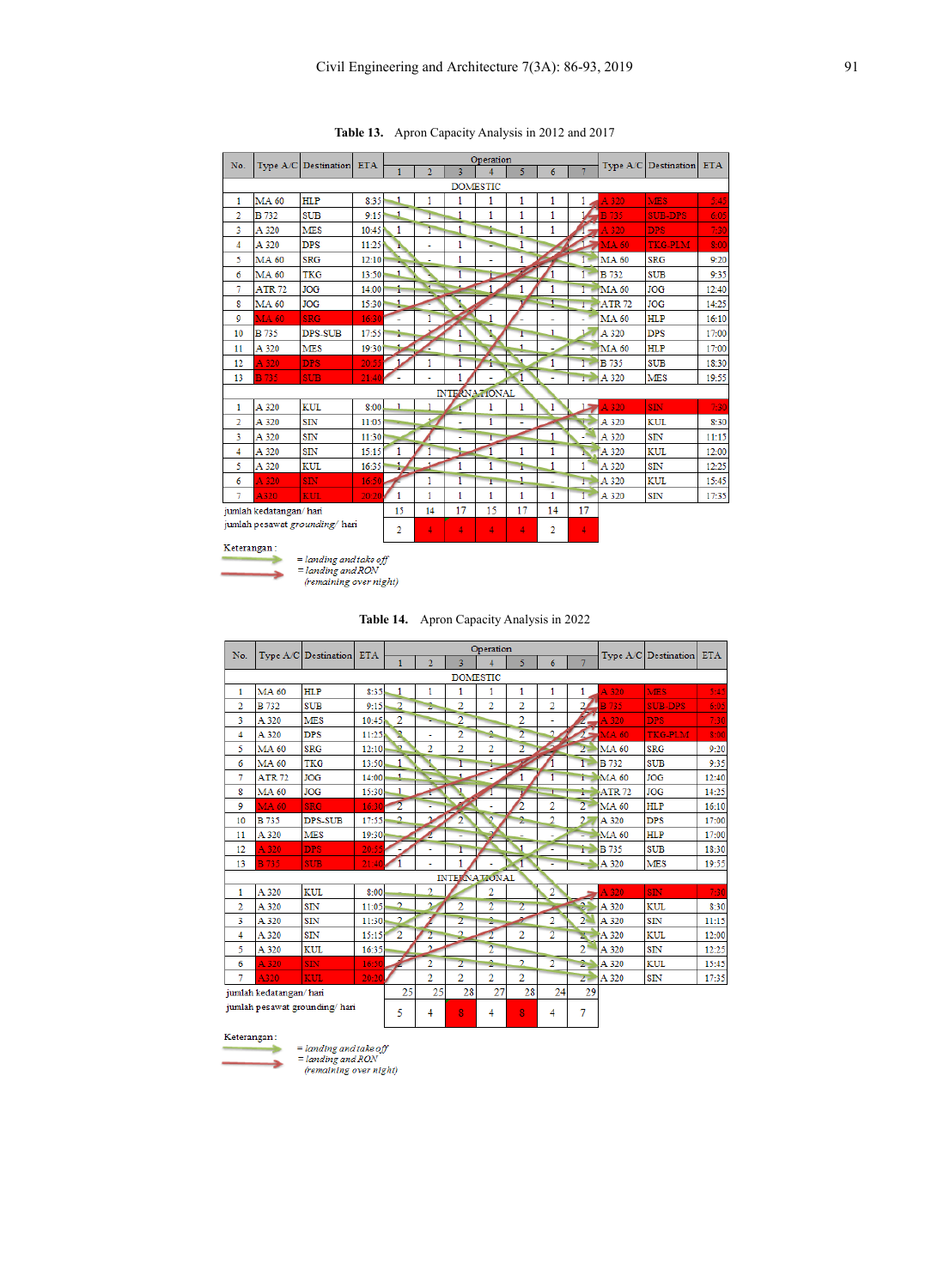| No.                           |                        | Type A/C Destination ETA                           |       |                          |                | Operation      |                | Type A/C Destination    | <b>ETA</b>     |                |               |                |       |
|-------------------------------|------------------------|----------------------------------------------------|-------|--------------------------|----------------|----------------|----------------|-------------------------|----------------|----------------|---------------|----------------|-------|
|                               |                        |                                                    |       | $\mathbf{1}$             | $\overline{2}$ | 3              | $\overline{A}$ | 5                       | 6              |                |               |                |       |
| <b>DOMESTIC</b>               |                        |                                                    |       |                          |                |                |                |                         |                |                |               |                |       |
| 1                             | <b>MA 60</b>           | <b>HLP</b>                                         | 8:35  | 2                        | 2              | 2              | 2              | $\overline{2}$          | 2              | 2              | A 320         | <b>MES</b>     | 5:45  |
| $\overline{2}$                | <b>B</b> 732           | <b>SUB</b>                                         | 9:15  | 3                        | 5.             | 3              | 3              | 3                       | 3              | 3Æ             | <b>B</b> 735  | <b>SUB-DPS</b> | 6:05  |
| 3                             | A 320                  | <b>MES</b>                                         | 10:45 | 2                        | Þ              | $\overline{2}$ |                | 2                       |                |                | A 320         | <b>DPS</b>     | 7:30  |
| 4                             | A 320                  | <b>DPS</b>                                         | 11:25 |                          | ä,             | 2              | 2              | $\overline{2}$          | ٤              |                | $\geq$ MA 60  | TKG-PLM        | 8:00  |
| 5                             | <b>MA 60</b>           | <b>SRG</b>                                         | 12:10 |                          | 3              | 3              | 3              | $\overline{\mathbf{3}}$ |                | $\overline{3}$ | <b>MA 60</b>  | <b>SRG</b>     | 9:20  |
| 6                             | <b>MA 60</b>           | <b>TKG</b>                                         | 13:50 | 1                        |                | ī              | t.             |                         |                | Ē              | <b>B</b> 732  | <b>SUB</b>     | 9:35  |
| 7                             | <b>ATR 72</b>          | <b>JOG</b>                                         | 14:00 | ÷                        |                | 1              |                | 1                       |                | ť۵             | <b>MA 60</b>  | <b>JOG</b>     | 12:40 |
| 8                             | <b>MA 60</b>           | <b>JOG</b>                                         | 15:30 | 1                        |                |                |                |                         | ī              | ń              | <b>ATR 72</b> | <b>JOG</b>     | 14:25 |
| 9                             | <b>MA 60</b>           | <b>SRG</b>                                         | 16:30 |                          |                |                |                | 3                       | 3              | Ŧ.             | <b>MA 60</b>  | <b>HLP</b>     | 16:10 |
| 10                            | <b>B</b> 735           | <b>DPS-SUB</b>                                     | 17:55 | 2                        |                | $\overline{2}$ |                | Ž.                      | $\overline{2}$ | 22             | A 320         | <b>DPS</b>     | 17:00 |
| 11                            | A 320                  | <b>MES</b>                                         | 19:30 |                          | б              | ÷              |                |                         |                | ÷              | MA 60         | <b>HLP</b>     | 17:00 |
| 12                            | A 320                  | <b>DPS</b>                                         | 20:55 |                          | ä,             | ī              |                |                         | ۰              | т.             | <b>B</b> 735  | <b>SUB</b>     | 18:30 |
| 13                            | <b>B</b> 735           | <b>SUB</b>                                         | 21:40 |                          |                | 1              |                | 1                       | ٠              | ×              | A 320         | <b>MES</b>     | 19:55 |
| <b>INTERNATIONAL</b>          |                        |                                                    |       |                          |                |                |                |                         |                |                |               |                |       |
| 1                             | A 320                  | <b>KUL</b>                                         | 8:00  |                          | C.             |                | $\overline{2}$ | ۰                       | 2              | - 51           | A 320         | <b>SIN</b>     | 7:30  |
| 2                             | A 320                  | SIN                                                | 11:05 | 3                        | 2              | 3              | 3              | 3                       |                | ä,             | A 320         | <b>KUL</b>     | 8:30  |
| 3                             | A 320                  | $\text{SIN}$                                       | 11:30 | C.                       |                | $\overline{2}$ | 2              |                         | $\overline{2}$ | 2 <sup>1</sup> | A 320         | $\text{SIN}$   | 11:15 |
| 4                             | A 320                  | SIN                                                | 15:15 | 3                        |                | 2              | 3              | 3                       |                | ×              | A 320         | <b>KUL</b>     | 12:00 |
| 5                             | A 320                  | <b>KUL</b>                                         | 16:35 |                          | $\mathbf{r}$   |                | $\overline{2}$ |                         |                | $2^{\circ}$    | A 320         | SIN            | 12:25 |
| 6                             | A 320                  | <b>SIN</b>                                         | 16:50 | $\overline{\mathcal{L}}$ | 3              | 3              | 9.             | 3                       | 3              | s.             | A 320         | KUL            | 15:45 |
| 7                             | A320                   | <b>KUL</b>                                         | 20:20 |                          | $\overline{2}$ | $\overline{2}$ | $\overline{2}$ | $\overline{2}$          |                | 27             | A 320         | $\text{SIN}$   | 17:35 |
|                               | jumlah kedatangan/hari | 32                                                 | 32    | 35                       | 34             | 35             | 31             | 36                      |                |                |               |                |       |
| jumlah pesawat grounding/hari |                        |                                                    |       | 7                        | 5              | 10             | 5.             | 10 <sub>1</sub>         | 6              | 9              |               |                |       |
| Keterangan:                   | $=$ landing and $RON$  | $=$ landing and take off<br>(remaining over night) |       |                          |                |                |                |                         |                |                |               |                |       |

**Table 15.** Apron Capacity Analysis in 2027

Based on the table 15, the density of aircraft on the apron is indicated by the number of aircraft staying or RON (remain over night), which amounts to 10 aircraft in 1 day (analysis in 2027). Aircraft density at the apron occurs after the completion of airport operations, that is staying aircraft or RON (remain over night) for tomorrow's departure, as listed in the tables 13 to 15.

## **5. Conclusions and Suggestions**

Based on the analysis and discussion at the apron of Husein Sastranegara Airport, it can be concluded as follows:

- 1. Apron capacity up to the planned year of 2022 can still serve especially staying aircraft or RON (remain over night). However, that year is the maximum capacity of the apron.
- 2. For the planned year of 2027, the apron cannot service all aircraft staying overnight, because the number of aircraft staying over exceeds the number of available parking stands.

Some suggestions that can be proposed as references in future studies and as a reference for PT. Angkasa Pura is [2]:

1. Making a Remote Apron or adding a parking stand Because in the planned year 2022 the apron capacity has

reached a maximum, it is necessary to make a Remote Apron or the addition of a parking stand. Its function is to anticipate the presence of staying aircraft or RON (remain over night) at Husein Sastranegara Airport. Alternatively, the Remote Apron location or parking stand can be placed in front of the hangar owned by PT. Dirgantara Indonesia.

- 2. Add signs (marking) to the apron, namely:
	- Service Road Marking

Its function is to limit the service road area, which allows the movement of separate Ground Service Equipment (GSE) by aircraft.

• Equipment Parking Area Marking

Its function is to limit aircraft to areas designated as parking lots for aircraft ground service equipment or parking lots for Ground Service Equipment (GSE).

- 3. The addition of a mobile lounge for operational up and down passengers from the terminal to the aircraft, especially during rainy weather. This is necessary because the terminal distance and apron parking stand are quite far away.
- 4. Standard aircraft clearance requirements for buildings are in accordance with applicable regulations.
- 5. Construction of a hydrant fuel pump and ground electricity support to reduce ground service operations around the aircraft.